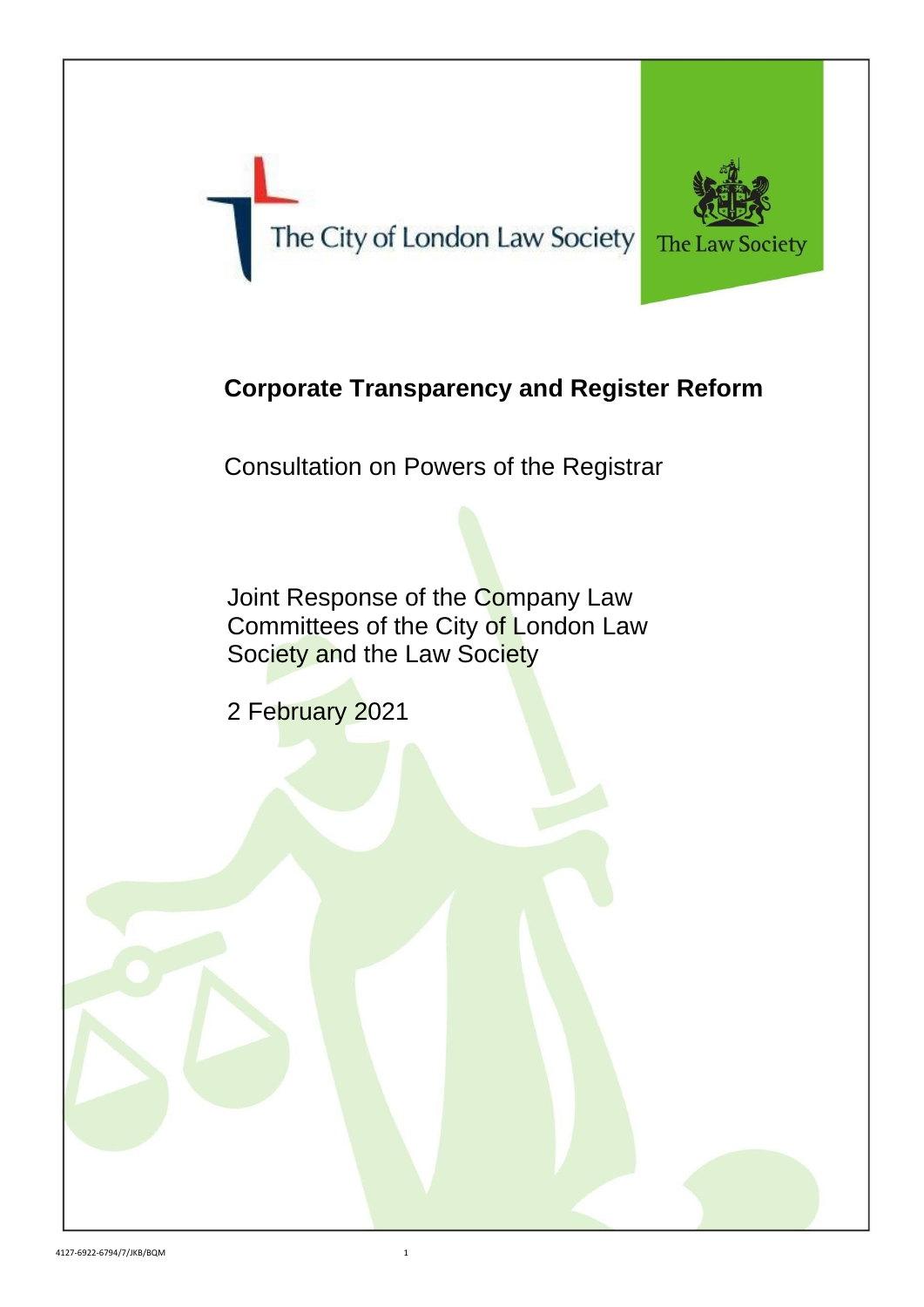# **BEIS CONSULTATION: CORPORATE TRANSPARENCY AND REGISTER REFORM: POWERS OF THE REGISTRAR**

# **JOINT RESPONSE OF THE COMPANY LAW COMMITTEE OF THE CITY OF LONDON LAW SOCIETY AND THE LAW SOCIETY COMPANY LAW COMMITTEE**

The views set out in this paper, in relation to the proposed corporate transparency and register reform set out in the December 2020 consultation paper on Powers of the Registrar (the *Consultation*), have been prepared by a Joint Working Party (the *Committee*) of the Company Law Committees of the City of London Law Society (*CLLS*) and the Law Society of England and Wales (the *Law Society*). See the Annex to this paper for further information relating to the CLLS and the Law Society.

#### **INTRODUCTORY COMMENTS**  $1<sup>1</sup>$

- $1.1$ We welcome the government's aims of reducing criminal activities and fraud and increasing the accuracy of, and confidence in, the Companies House Register. We also welcome this opportunity for a more flexible regime for correcting information on the public register, which has been an area of frustration, with the only permissible route being through the courts.
- $1.2$ We draw your attention to our response to the 2019 consultation on Corporate Transparency and Register reform (the *2019 Response*), including our concerns with regard to the querying power set out in that response. Our reservations remain and, when considering which proposals to bring forward, we feel the Government should keep the following overarching principles in mind:
	- the certainty and effective processing of corporate actions and commercial transactions should not be compromised, nor the legal effect of documents be invalidated, as a result of the new powers;
	- the UK needs to maintain a competitive and user-friendly business environment, so that the UK's attractiveness as a place to carry on legitimate business is maintained; and
	- the protection of individuals' personal data and maintaining the confidentiality of that data is paramount.

#### $2.$ **CHAPTER 1: INTRODUCING A NEW POWER TO QUERY INFORMATION<sup>1</sup>**

### 2.1 **Q1. Do you agree that the querying power should be exercised on a risk-based approach? If you disagree, please explain your rationale.**

We agree with a risk-based approach to the querying power: given the number of filing applications, it would not be feasible for every application to be pre-checked or validated post-filing. We agree that, where issues are highlighted to the Registrar, they should be reviewed on a case-by-case basis and the new querying powers duly applied.

The proposed departure from the "proper delivery" principle for filing is nevertheless significant. We share the desire that the Registrar should be able to protect the integrity of the register by querying entries; however, we do not see, even on a risk-based approach, a basis for delaying the process of registering filings (particularly filings whose registration has legal effect), given the overwhelming need on legitimate transactions for certainty as to when a filing registration will take effect. See our response to Q2. Without detracting from the

<sup>1</sup> See also the 2019 Response.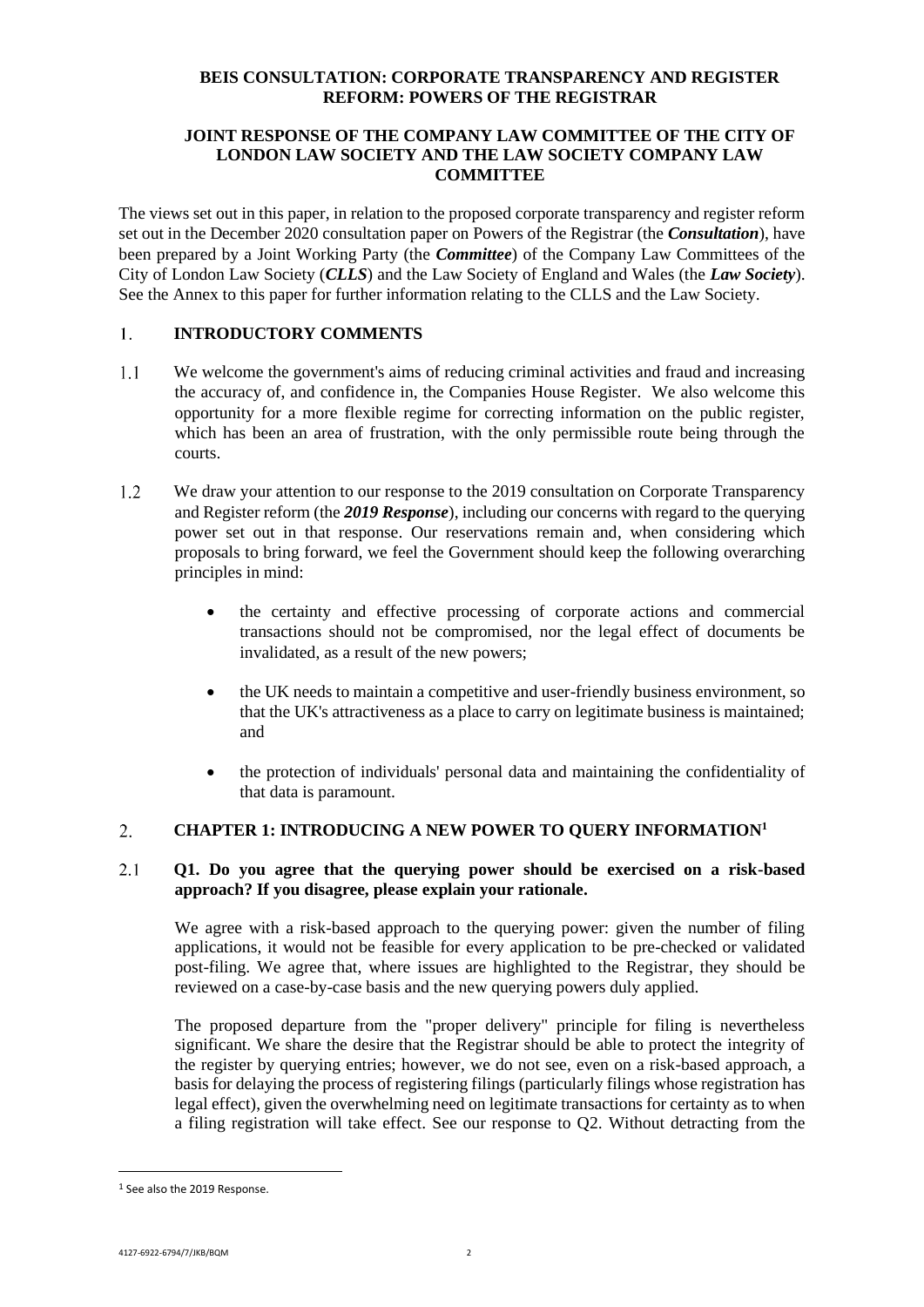principle that any querying powers should only be applied post-registration, we would make two overarching comments:

- it would be helpful if the concept of "risk" could be more clearly defined. The concept of a risk to the integrity of the register is fairly easy to grasp, but it would be useful to have more clarity around the concept of a risk to the UK's "business environment". Ultimately, it will be helpful if the Registrar could issue guidance to businesses and the general public on circumstances in which it is likely to consider that there is a risk to the UK's business environment; and
- it would also be useful to have more information on the approach the Registrar will take when raising queries on a filing, so that companies can submit information to Companies House with confidence in the timeframe and process for dealing with queries.

### $2.2^{\circ}$ **Q2: Are there specific circumstances under which you consider the querying power should be exercised? Please give reasons for your answer.**

We agree with the use of the querying power in the scenarios put forward in paragraphs 26 to 28 of the consultation paper. However, except where the Registrar, taking a risk-based approach as outlined above, determines that there is a clear indication of fraud, the relevant legislation should provide for the power to be exercisable only post-registration.

With regard to paragraph 23 of the consultation paper, we do not agree the fact that a company is set up with an unusually high amount of share capital should be a reason for the Registrar to raise a query under the new power. Companies may be set up with different amounts of share capital for any number of legitimate reasons. It is unclear what would constitute an "unusually" high amount of share capital.

As noted above, due the need for the efficient processing of legitimate corporate actions, preregistration queries on properly delivered filings should be raised only in cases of suspected fraud. This is particularly important in instances where registration of the filing has legal effect (for example, the filing of a court order sanctioning a scheme of arrangement or registration of a reduction of capital by solvency statement, the issue of a certificate of incorporation on change of name or on re-registration, a change to a company's registered office address or accounting reference date, or the registration of a charge created by the company). In these cases, it would be detrimental to the timetable and efficient transaction of corporate transactions if certainty over the timetable for registration were to be questioned. In any event, given the tiny minority of cases in which there will be suspected fraud, processing of filings should not be delayed because the Registrar is running any lengthy filtering processes with other agencies. We agree that the Registrar should be able to seek other sources of evidence from such agencies post-registration, but the exercise of the power pre-registration for suspected fraud should be limited to where systems are in place for automatic, same day, flagging and processing.

Where queries are raised post-filing, the process and timetable for resolving the query should be clearly set out. There may need to be different processes for (on the one hand) queries involving an obvious factual or legal error (e.g. a filing that wrongly identifies an overseas company as a registrable relevant legal entity) and (on the other hand) queries that require more time and information to resolve, such as where criminal activity is suspected.

The legislation should also provide for the power to raise queries post-registration to be exercised at the request of a company where an unauthorised person (i.e. neither the company nor its agent) has filed information purportedly on its behalf.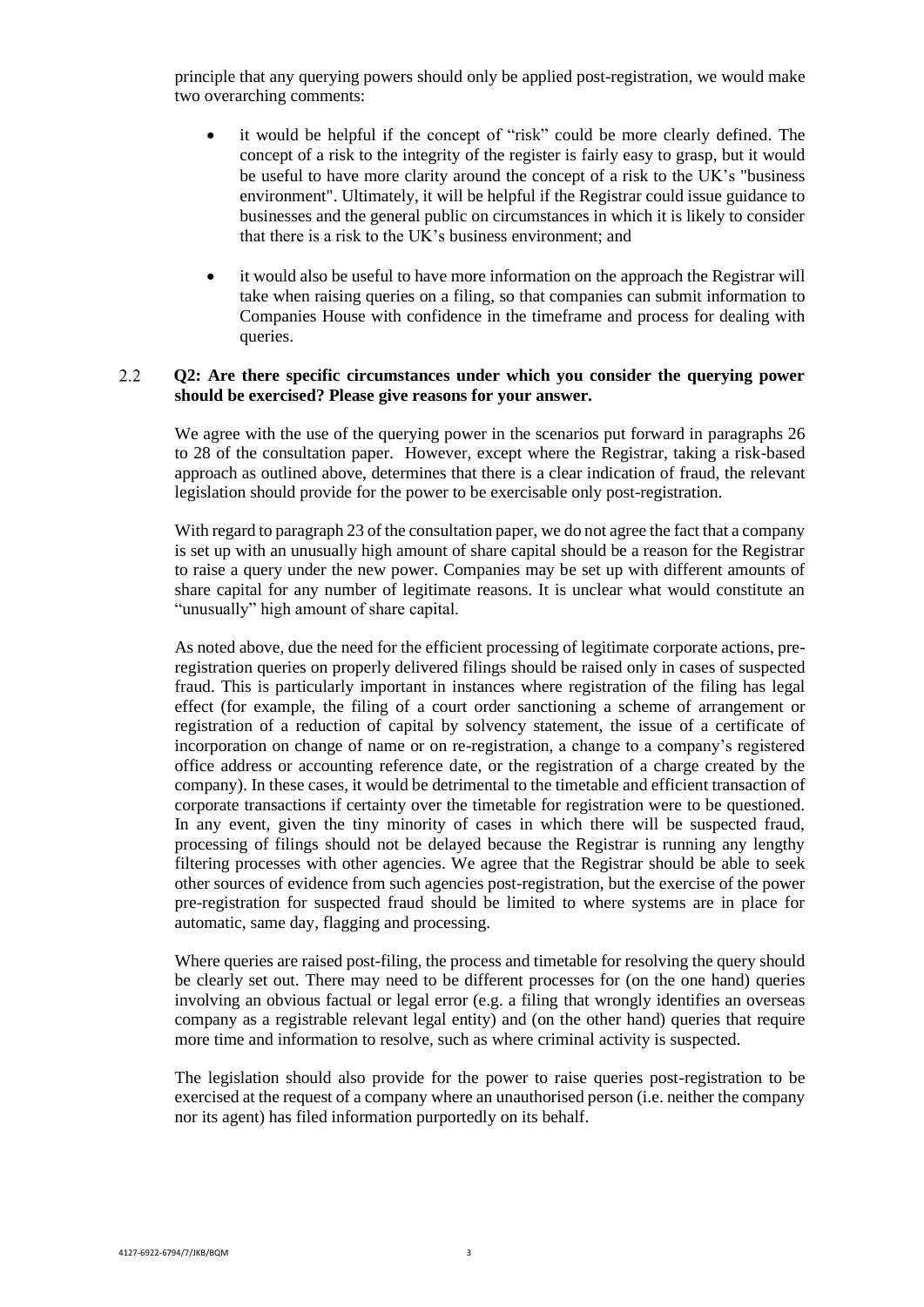### $2.3$ **Q3: In what circumstances do you think the power should be used in the context of company names? Please provide reasons for your answer.**

As set out in the 2019 Response, we consider that the existing powers of Companies House in respect of rejecting a company name *prior* to registration are adequate. There could be significant timing implications and delays if Companies House were required to assess every new name subjectively before registering it.

We recognise that companies occasionally fall victim to fraudulent campaigns and that applicants have been known to make repeated and vexatious applications to register a company name that is similar to that of an existing company on the register. We also note that it has been suggested that Companies House should do more to tackle these issues preregistration. As noted above, to provide certainty for applicants and the consummation of corporate transactions, pre-registration querying of company names should be extended beyond the current regime only in cases of suspected fraud. There may also be a case for the Registrar to be able to reject name applications prior to registration where an objection before the Company Names Adjudicator has previously been upheld.

It would be helpful to understand how it is intended that the role of Companies House in exercising the proposed querying power in respect of company names would interact with the role of the Company Names Adjudicator.

### 2.4 **Q4: Do you agree that this is an appropriate use of the querying power? Please provide reasons for your answer.**

As noted above, use of the querying power in relation to company names pre-registration should be limited in order to preserve the relative speed and cost benefits of UK company registration. However, pre-registration querying may be appropriate in the limited circumstances set out above.

We agree that the use of the power post-registration would be appropriate, and that Companies House should be able to change a company's name to its company number in the event that a company does not comply with a query raised by the Registrar. However, a power to change a company's name pending its response to a query is not appropriate, especially given the breadth of the querying power. This could cause significant disruption to a company's trading activities. If, despite our concern voiced above, it is decided that the Registrar should be able to change a company's name before the company has responded to a query from the Registrar, legislation should make it clear that the legal effect of any corporate actions carried out in the company's original name is not affected.

It would be helpful to know what is anticipated in terms of the proposed digital process, and there may be benefit in the Registrar issuing guidance to this effect. In order to maximise the effectiveness and efficiency of the digital process and to avoid any delays, persons expected to respond to a query should be provided with direct contact details for a named Companies House case officer who can be contacted personally so that queries can be resolved efficiently.

### 2.5 **Q5: Is it appropriate to place the onus on the company and/or the applicant to demonstrate that a name is being registered or was registered in good faith?**

We note that, where an objection to a name is raised before the Company Names Adjudicator, it is a defence that the company name was registered in good faith. This is appropriate within the company names adjudication scheme, where it may be proportionate to require a company to defend its use of a name.

However, we do not think that it would be appropriate to require an applicant to provide evidence of good faith as a pre-requisite to registering a new company name or a change of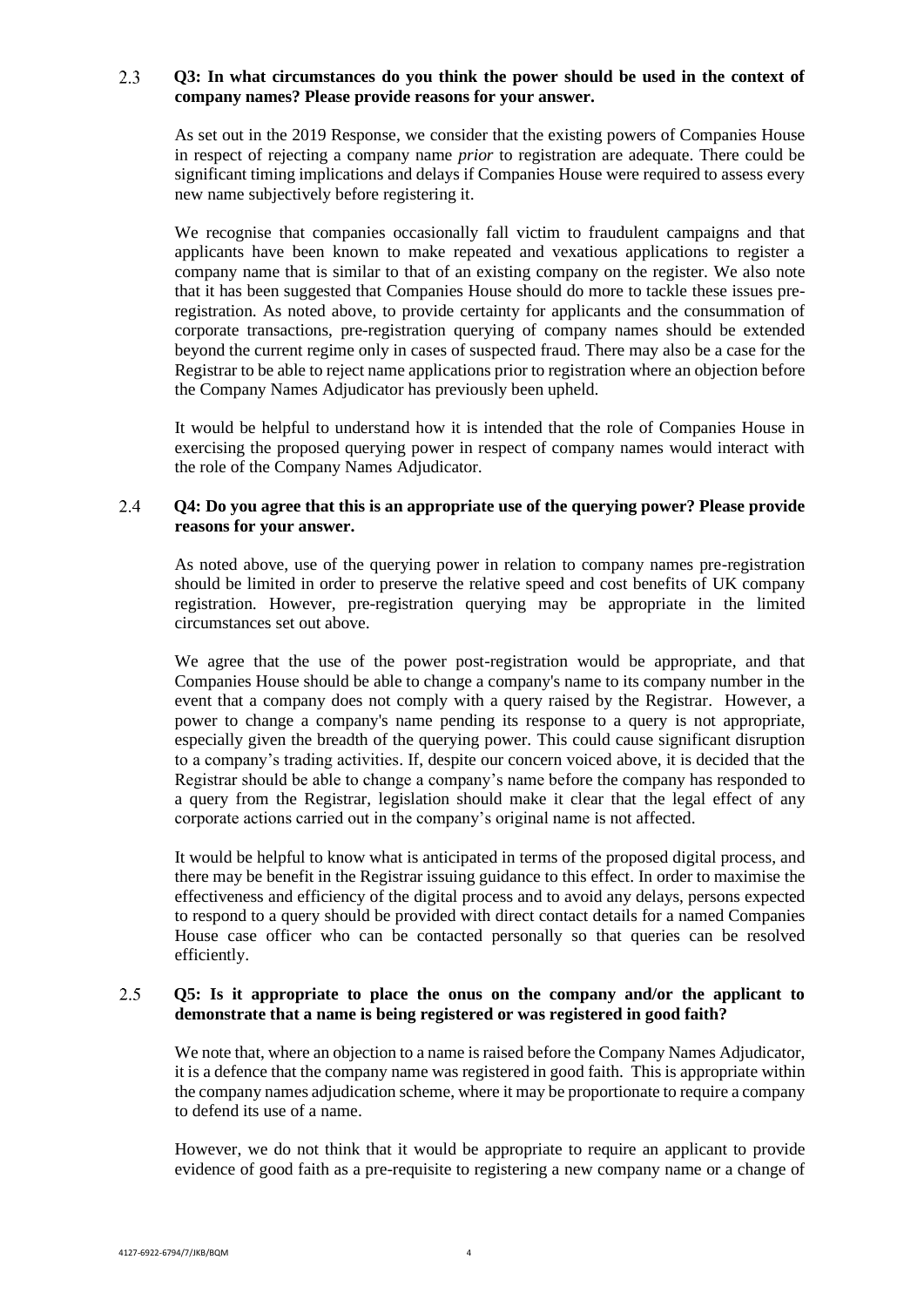name. On a technical level, this could lead to significant delays in registering or changing a company name, partly due to the process required to assemble the evidence and partly due to the time that would inevitably be required for the Registrar to assess that evidence. On a more conceptual level, it seems disproportionate and prejudicial to applicants to require evidence to be submitted as part of an application where a name is not in dispute. There is no obvious case for placing this burden on an applicant in the absence of allegations of fraud, criminality or irregularity. Moreover, good faith is one of a number of defences in such circumstances and therefore to make this a requirement upon registration would be inconsistent with the adjudication process.

Where a post-registration query is raised (including, for example, as a result of a third party complaint) that currently would be the subject of a complaint to the Company Names Adjudicator, there is a more forceful argument for placing the onus on the company to establish one of the defences currently available under s69 of the Companies Act 2006. However, as noted above, applicants will require certainty as to the procedure under which the Registrar will raise a query, the timescales within which a company will be required to respond and the types of evidence a company will need to provide. In particular, under such a procedure, the Registrar would be placed in the position of a quasi-adjudicator. The relevant legislation should therefore set out the factors the Registrar will take into account and the relative weight it will give different kinds of evidence when reaching a decision on whether to raise a query. Thought should also be given to whether there should be a procedure for appealing a decision by the Registrar to raise a query or change a company's name, as well as whether such a decision should (as we assume it would be) susceptible to judicial review.

Where there is fraudulent or criminal activity, the time that has elapsed should not be a bar to action being taken. However, in other cases, we would suggest a limitation period for the Registrar to raise a query. Not only would this minimise the cost, administrative burden and reputational damage to companies of having to change their name after a potentially significant period of having used it (for example, on their website and in all communications with third parties), it would also provide businesses with certainty that they can continue to trade under a particular company name without fear of challenge.

### 2.6 **Q6: Do you agree that the "sensitive words and expressions" regulations should be amended to capture circumstances such as that described above?**

Yes. However, we would note it is common now for companies to use neologisms and invented or innovative words or phrases in their names. It would be disproportionate for a company to consult every language to check whether a proposed part of its name contains a word that, in another language, translates into a sensitive word or expression. Moreover, it is possible that a word or phrase that in English is not a "sensitive word or expression" might by coincidence be the equivalent of a sensitive word or expression in a foreign language. We assume it is not the intent of the proposals to capture these scenarios.

In addition, there may be words that are used both as an abbreviation for a sensitive word or expression and separately as a word in their own right or as an abbreviation for or contraction of a non-sensitive word or expression.

The power to challenge company names on the basis of language should therefore be limited to circumstances where there is a clear attempt to circumvent the prohibition of sensitive words and expressions by using abbreviations or non-English/Welsh/Gaelic equivalents – i.e. where it could be reasonably informed that the name is meant to have the same connotation.

### 2.7 **Q7: Do you agree that we should close this gap in the way we propose? Are there any other gaps that we should consider?**

Yes.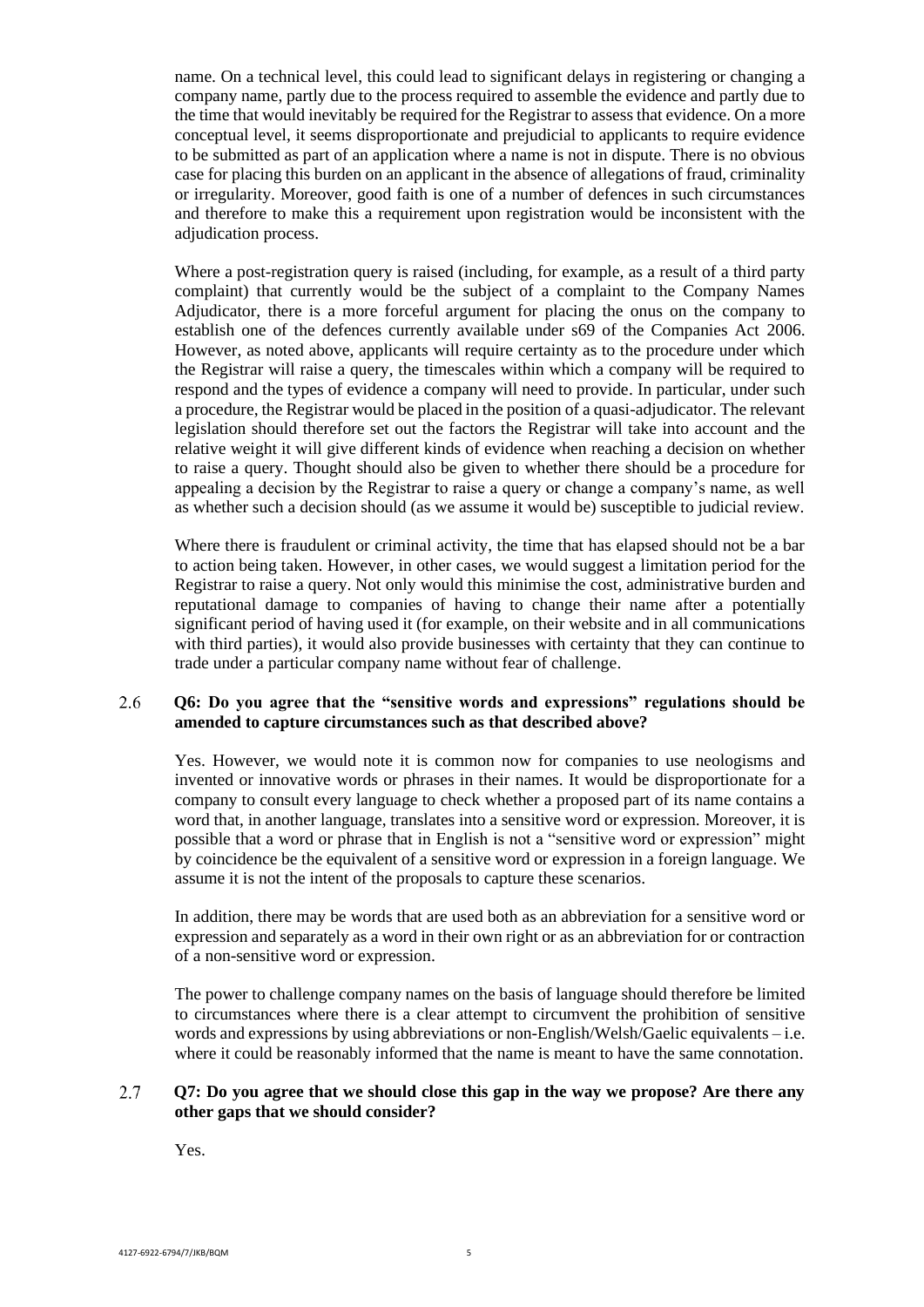### $2.8$ **Q8: What sanctions do you consider are most appropriate to incentivise compliance with the new requirement to respond to a query raised by the Registrar?**

The consultation paper proposes a 14-day period for responding to a query raised by the Registrar. This appears to represent a sensible and proportionate period of time for more straightforward queries and usefully coincides with other periods of time for taking action under the Companies Act 2006.

However, for certain more complex queries, 14 days is unlikely to be a sufficient and reasonable period of time for a company or applicant to respond adequately. This may be because the company or applicant requires more time to assemble sufficient evidence to satisfy the Registrar, because relevant persons (for example, company directors or senior executives, or professional advisers) are unavailable for some legitimate reason (such as hospitalisation), or because some intervening event has beset the company (such as a fire or flood in its premises).

This may in turn result either in an applicant or company being denied an entirely legitimate registration, or in companies and applicants preparing hurried and unsatisfactory responses to queries, in turn necessitating further queries by the Registrar and creating an inefficient and expensive process.

To address this, we suggest one or both of two modifications:

- that, for certain more complex queries, a company or application have longer than 14 days to respond (for example, 28 days); and
- that, where a respondent is asked to address a query within a 14-day period but can legitimately demonstrate that it is not feasible to respond during that period, it may request and be granted additional time. Companies House could issue guidance on circumstances in which it will grant indulgence.

Sanctions should be normally limited to fines and subject to reasonable defences. This is consistent with other sanctions provided for in the Companies Act 2006. To the extent it is decided to impose criminal penalties, these should be consistent with similar penalties in the Companies Act 2006 for administrative offences (such as a daily default fine for continued contravention). Given that the Registrar would ultimately be vested with the power to take action to avoid and mitigate any risk of fraud or to the integrity of the register, there does not appear to be a case for imposing custodial sentences. That should instead be the subject of any separate proceedings in fraud or other dishonesty offences.

To avoid delays where, for example, filings are made by someone on behalf of a company (such as a lawyer, accountant or corporate services provider), queries should be addressed both to the person who is referenced as having made the filing (at the address provided for that person) and to the company's directors at its registered office. Where a query arises out of a challenge made by a third party, there may be an argument for sending a copy of any queries to that person as well.

In some cases, a query may relate to a filing that concerns an individual or other organisation. This may be the case, for example, where the filing relates to the registration of a director, secretary or person with significant control. Moreover, in some cases, action taken in response to the query may have legal effect. This would be the case if, as proposed by the Government, the legal status of a person's appointment as a company director is determined by their inclusion on the register maintained by the Registrar. In these cases, there is an argument for directing any queries additionally at the person involved and to allow that person to make representations and adduce evidence in response.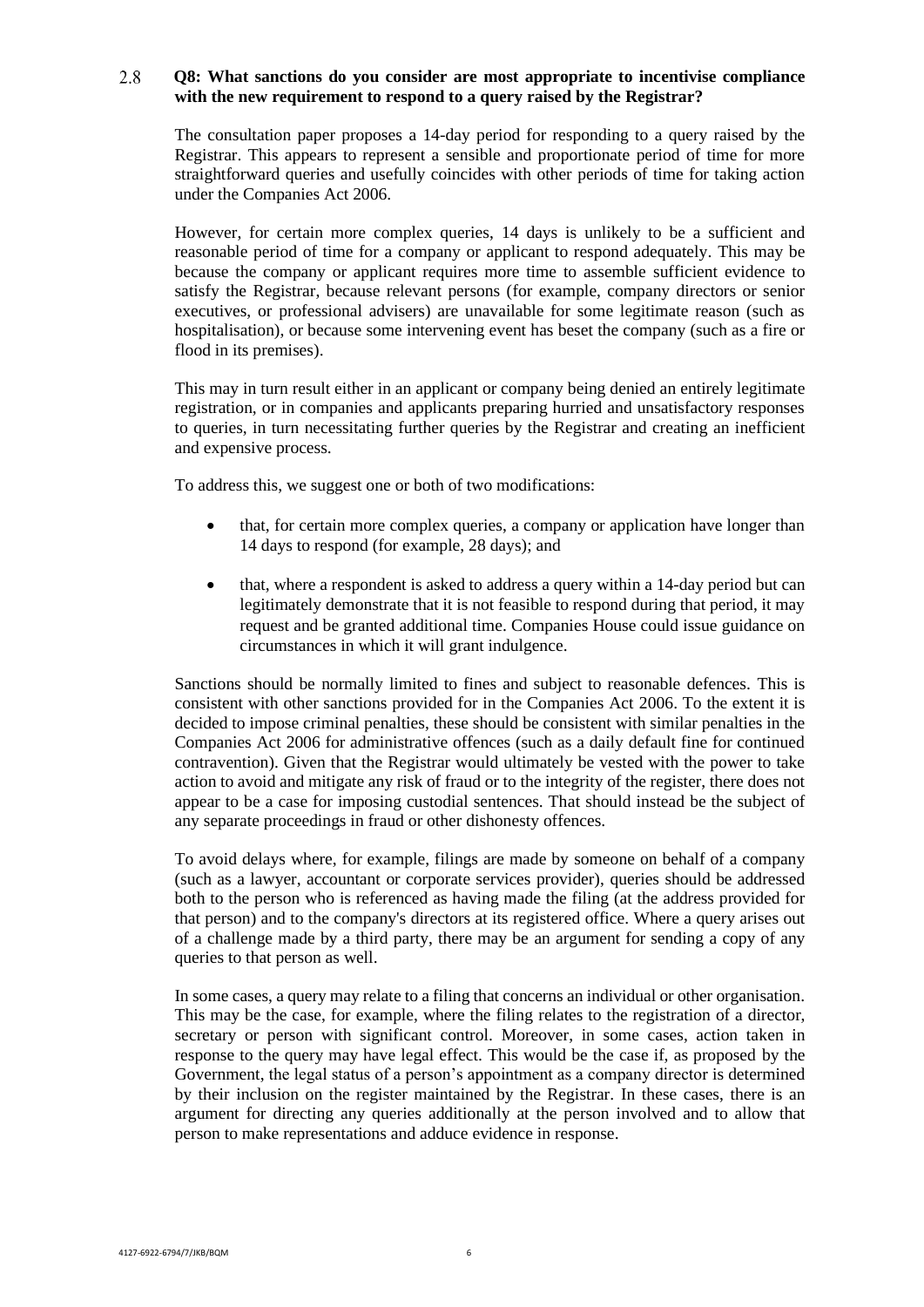2.9 **Q9: Do you agree that the removal of most documents which have legal effect by virtue of registration at Companies House should be a matter for the courts?** 

Yes. See Q10 below.

**Q10: We propose that the Registrar should be able to remove certain filings which in**  2.10 **future, will give legal effect such as director appointments. Do you have any views on whether the Registrar should have any other role in respect of legal effect filings? What information will be published?**

We do not think there is a need for an expanded role for Companies House in respect of legal effect filings. Such a role would jeopardise the public's ability to rely upon the register. Removal of legal effect documents could affect the rights and obligations between companies and their shareholders and is therefore a matter for the courts.

Other "legal effect" filings include (as mentioned in the 2019 Response), filings of documents in relation to a reduction of capital by way of a solvency statement and registration of charges.

With regard to a reduction of capital, it is unclear what the effect of the removal of registration of a valid reduction would be. Arguably this would affect the validity of the reduction and therefore affect the company's capital. This should be a matter for the courts.

With regard to registration of charges, it is unclear what the effect of removal of an MR01 form and the accompanying security document would be. If it were to have an effect on the validity or priority of the charge, it should be a matter for the courts. Any removal of information by Companies House would need to be annotated on the register to ensure a reliable record.

If, notwithstanding our response to this question, Companies House is given a power to remove legal effect documents, pending a court order, we believe that a power to annotate the register could be appropriate if an alleged transgressor makes no response in the time period to address the allegation or evidence received by them was inadequate. However, the relevant legislation should include appropriate safeguards to ensure that any power to annotate the register is used only in circumstances where the Registrar would otherwise have power to remove a document, and that, when making an annotation, the legislation appropriately balances the public interest in flagging up genuinely incorrect or fraudulent information (on the one hand) and the potential damage to a company or some other person arising out of the annotation (which might, for example, damage the company's or person's reputation or cause third parties to cease dealing with the company pending resolution of the query).

## 2.11 **Q11: Do you agree that the evidence provided as a result of the Registrar's queries should not be published unless it comprises information that would normally be published? Please give reasons for your answer.**

Yes, we agree. Queries will be dealt with more efficiently if companies are able to discuss them with the Registrar in confidence, without this necessitating the publication of what may well be confidential information.

### 2.12 **Q12: The Registrar will provide an explanation about why the query is being made. What other information would you expect the query to contain?**

In order for the company to understand the query and how to respond, the explanation should give a clear justification for the query (with factual basis, rather than simple point of principle) and, where possible, indicate what evidence or information is required.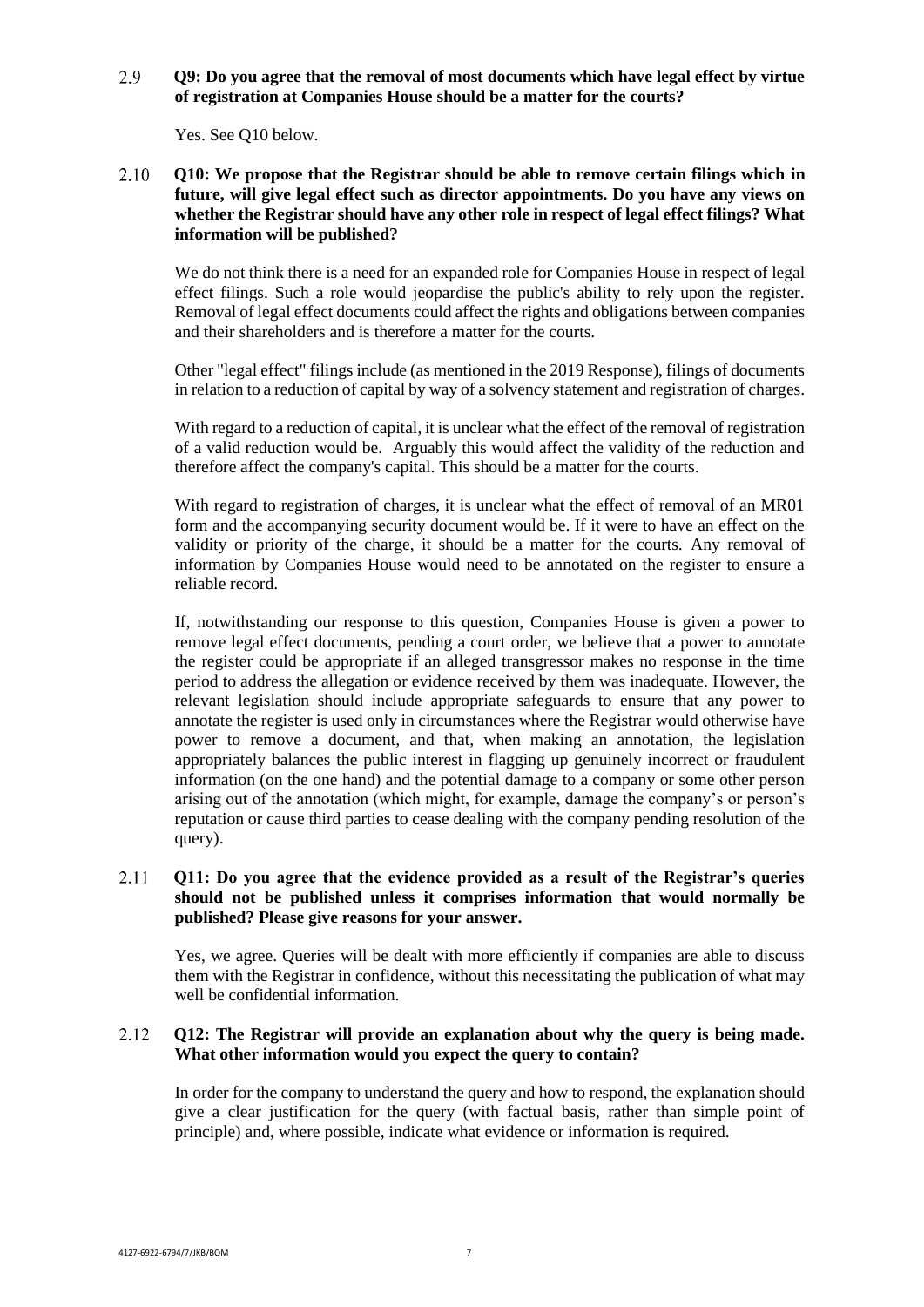As noted above, it would be helpful for the Registrar to publish guidance as to what kinds of documentary evidence are likely to be required for particular types of query. For example, where a company files a return stating that an non-UK company has been entered into its PSC register, the Registrar might require evidence that the non-UK company is a legal entity and is subject to its own disclosure requirements and so eligible to be entered into the company's PSC register. Supporting evidence in this instance might include a certified copy of the non-UK company's incorporation documents or a certified extract from the register in which non-UK company is registered, and verifiable details of the securities exchange to which the non-UK company's voting shares are admitted.

The query communication should also contain a reference number and contact details of an allocated Companies House case officer (see our comments above) and set out the period during which the recipient must respond. It should also set out the consequences of failing to respond to the query. This might, for example, provide that the recipient has a further period within which to respond and that, if it does not do so within that period, penalties will be imposed. It may be possible to draw inspiration from the system of sending warning notices and restrictions notices under the PSC regime.

### **Q13: What kinds of evidence do you think it would be appropriate for the Registrar to**  2.13 **request in support of a response to a query?**

This will depend on the nature of the query and the circumstances in which it is made. It is difficult to be prescriptive given the breadth of the querying power. See our comments on Q12 for a specific example in relation to PSC filings.

In any case, it needs to be clear exactly what a recipient is required to provide. For example, if the recipient is to provide specific documents, the query should provide as detailed a description as possible of the documents required. If the recipient is to provide nondocumentary evidence (for example, an account of events or a declaration), the legislation should set out the form and format which that evidence is required to adopt and any content requirements.

### 2.14 **Q14: What guidance on the Registrar's use of the querying power would you expect Companies House to publish?**

The following should be included in any guidance that is published:

- a list of the circumstances in which the power is likely to be used (to the extent this is not included in amended legislation);
- the timing and process according to which Companies House will deal with queries and provision of further information (time periods for responses from the Registrar should form part of the legislative changes);
- the scope of the power and the filings subject to it;
- the factors Companies House will take into account, and the strength it will accord different types of evidence, before making a decision whether to raise a query or to take action to alter the register;
- instructions for communicating with Companies House regarding a query, and the process for escalation; and
- forms of proof which might be acceptable in resolving particular queries.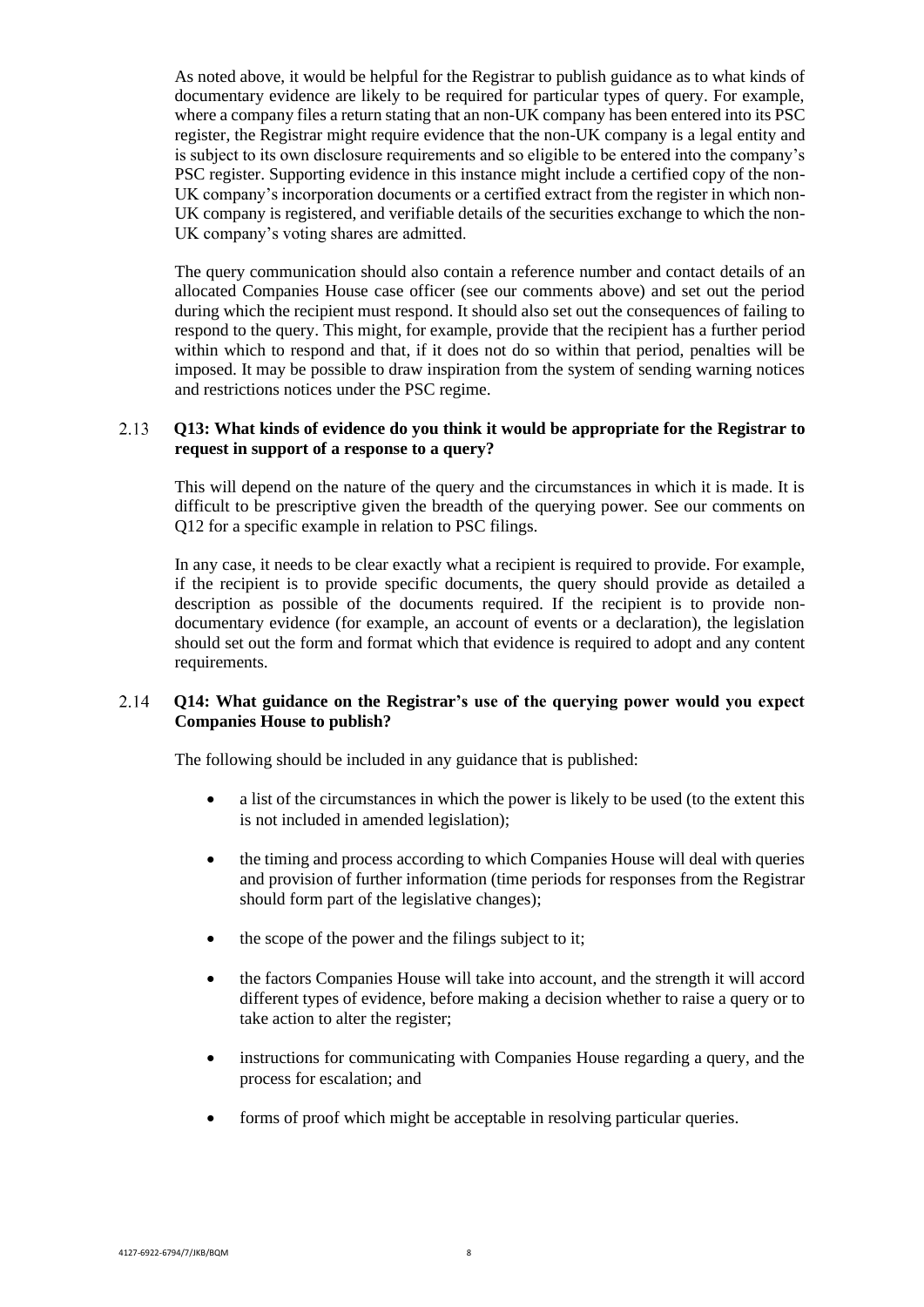## $2.15$ **Q15: Do you agree that complaints should be handled using the same process as the current Companies House complaints process? If not, please include reasons for your answer.**

No. Although we do not envisage extensive use of a complaints procedure, we would be concerned to ensure that where, for example, a transaction is at risk of delay, there is a clear line of communication with Companies House with regard to resolution of the query.

#### **CHAPTER 2: REFORMING THE REGISTRAR'S EXISTING POWERS**  $3.$

### $3.1$ **Q16: Do you agree that the Registrar should have greater powers to remove information? Do you have suggestions for other approaches we could take?**

Yes, we agree, provided this is done on request of an officer of the relevant company. The approach should be consistent with that under 1075 CA 2006 (informal correction of documents) - the power will only be exercised with the consent of the company.

A more flexible approach is welcome. Extending the narrow discretion currently given to the Registrar under the Companies Act 2006 would avoid companies wasting time and money in going to Court to change a simple error.

With regard to legal effect documents, see our comments on O10.

The Registrar currently has powers under sections 1075 and 1076 to correct and replace documents respectively. Under section 1075, the Registrar may informally correct a document, upon instructions from and with the consent of the company where the document appears "incomplete or internally inconsistent". Under section 1076, the Registrar may replace a document which has been delivered to it where the document does not comply with the requirements for proper delivery or contains "unnecessary material".

However, in practice these powers do not tend to be sufficiently wide to cover errors which commonly occur, for example where filings are mis-labelled (such as a special resolution appending new articles being labelled only as a special resolution). In addition, the experience of some of our members is that these powers do not cover all sections of a company overview that provide important information in relation to a company, such as the overview list of a company's persons with significant control. We recommend that a more flexible approach be adopted and the Registrar be given broader, more principles-based powers to remove, correct and annotate entries on the register where the company requests that this be done, and consents.

# $3.2$ **Q17. Do you agree that the Registrar should close this loophole or are there circumstances where remaining at the default address, or moving to the default address more than once, is warranted?**

Yes. As the consultation paper notes, the current inability of the Registrar to do this leaves the register open to abuse. Any new power would avoid the affected individuals having to keep re-applying to the Registrar.

### $3.3$ **Q18: Do you agree that the amount of time a company (or other entity) can be defaulted to the Companies House address be limited to a specified period, e.g. 12 months?**

Yes, we agree that a time limit should be imposed.

### $3.4$ **Q19. What action do you consider should be taken if a company remains at the default address for longer than 12 months?**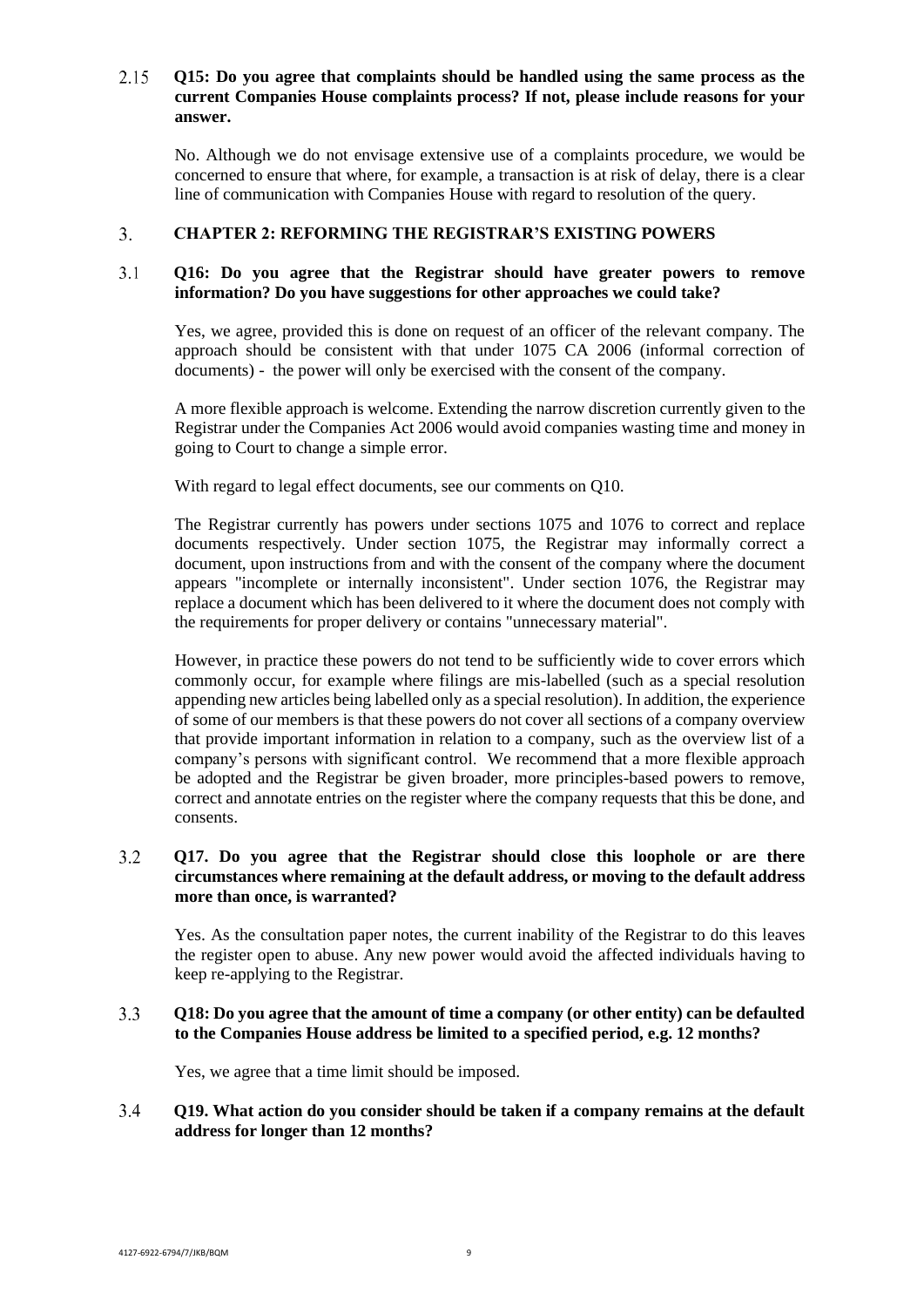One possible course of action is for the company to be placed into a compulsory striking-off procedure. This approach would be consistent with that taken where a company fails to file its accounts or confirmation statement.

Given the severity of striking a company off, it should occur only after a series of warning communications have been given to the company. If the company is subsequently restored to the register (for example, to serve a claim as a creditor), there would need to be a procedure for determining what the company's registered office address should be on restoration. One option is for the restoration order made by the court to specify a new registered office address.

### $3.5$ **Q20. Do you agree that it is appropriate to reduce the 28-day period? If not, what period do you consider is appropriate and why?**

Yes, subject to our comments above regarding the Registrar's power to make changes to or remove legal effect filings, the possibility of retaining a longer period (such as a 28-day period) for more complex queries and the potential right for a recipient to request more time in appropriate circumstances.

### $3.6$ **Q21. Do you agree that Companies House should have the ability to remove the name or address of the affected individual while a response is awaited from the company?**

This may have unintended consequences, as it would mean that a person dealing with the company may not be able to access important information. It may also mean that a person who is genuinely acting as a director is unable to provide evidence to a third party that they are entitled to act as the company's agent. Whilst a removal power may be valuable in a scenario where there is a genuine risk of fraud or criminal behaviour or to the integrity of the register or the UK's business environment, it may be penal and damaging to a company where the query is ill-founded or can be resolved adequately with evidence.

One alternative would therefore be to annotate the register to indicate that a filing, or the subject of a filing, is undergoing confirmatory checks, rather than removal of the document which may cause confusion or uncertainty. See our comments on Q7 above. It is critical that the precise wording with which the Registrar can annotate the register is prescribed and sensitively worded so as to avoid any adverse impact on the company itself.

There need to be clear parameters around the approach and the redress for an innocent party against whose name an annotation is made on the public record. The Registrar should look at the strength of the objection and give the person concerned an immediate right of response, as this may resolve the query without any need for an amendment to the register. If it cannot be resolved, then an annotation as described above should be placed on the register pending resolution.

### $3.7$ **Q22: Do you agree that the power to require (or mandate) delivery by electronic means should be conferred from the Secretary of State to the Registrar?**

We assume that "delivery by electronic means" in this context means the use of a portal for sending documents electronically (for example, in PDF format), eliminating the need to submit physical (i.e. paper) documents by post or by hand. On this basis, we agree with the concept of conferring the power to mandate electronic filing from the Secretary of State to the Registrar to allow for more flexibility. However, there will need to be clear guidance and parameters around which documents do need to be filed electronically. There will also need to be clarity and assurances around how quickly electronic filing will take place, especially where the filing has legal effect.

In some cases, electronic filing refersto the delivery of the relevant information to Companies House through an electronic system, such as WebFiling or software filing. In this respect, we would note that not all applicants will have access to these systems, and so any decision to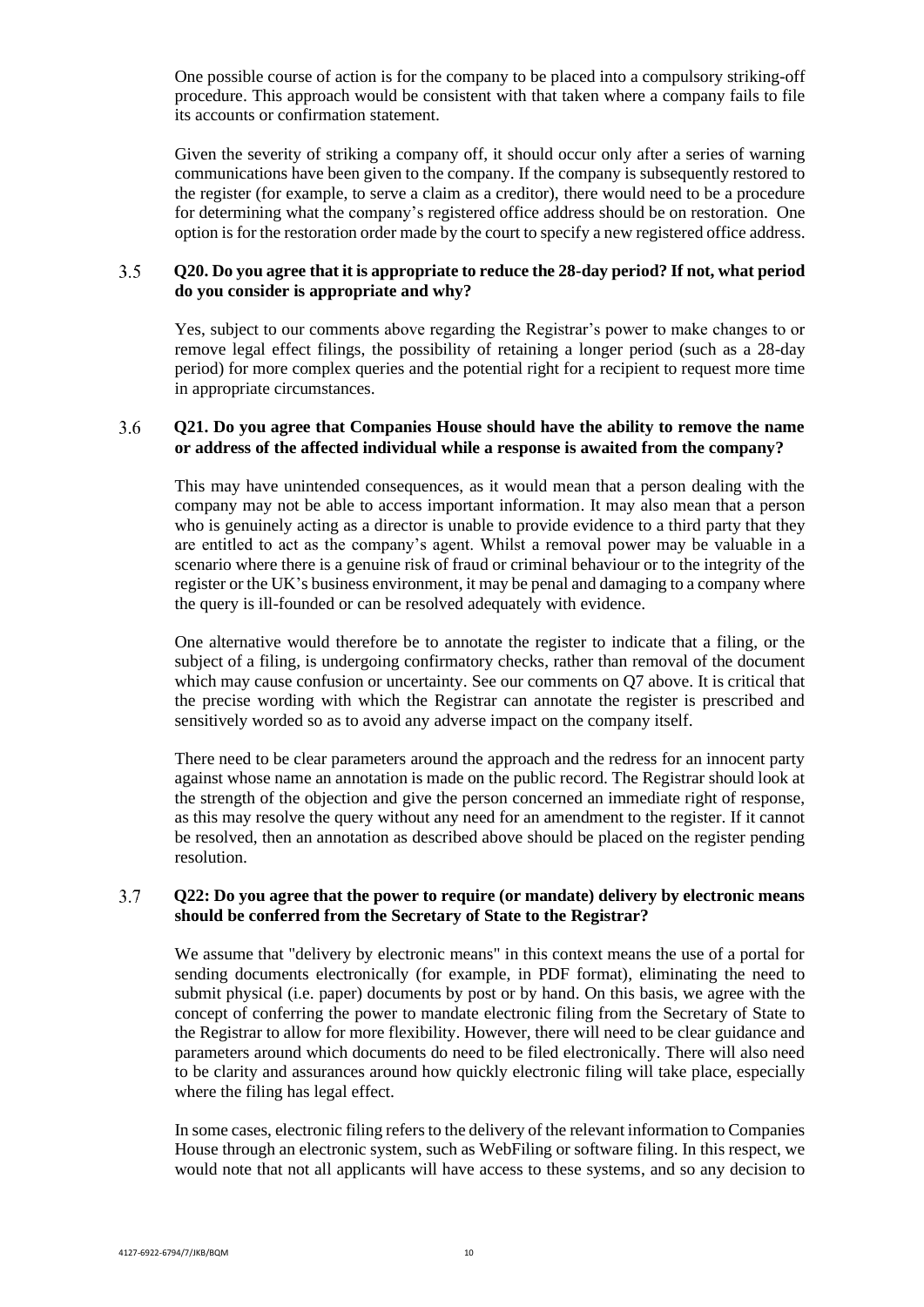mandate filing in this manner will need to be taken carefully after carrying out an impact assessment.

#### $\overline{4}$ . **CHAPTER 3: RULES GOVERNING COMPANY REGISTERS**

### $4.1$ **Q23: We intend to remove the requirement for companies to keep and maintain their own Register of Directors. Do you have any concerns about this approach?**

The Societies have responded before in relation to registration in the public register constituting legal effect. If nevertheless this reform is enacted, we would not see any basis for a continued requirement for companies to maintain their own register of directors*.* If the requirement is not removed, under the new regime, there would be potential for discrepancies between the company's own register and the public record which would cause confusion and uncertainty.

As the consultation paper notes, the Government has confirmed that it intends to amend the law such that the appointment of a director will not take effect in law until the director's identity has been verified and their details entered onto the public register. The position regarding the resignation or removal of a director has not been definitively stated, and so we assume that such a resignation or removal will not be dependent on being registered at Companies House. This would be consistent with the existing position under the Companies Act 2006 and the Model Articles. That being so, the public register at Companies House will not be a definitive record of a company's directors where a resignation or removal has taken effect but not yet been notified to the Registrar. Thought will need to be given as to how a company will be required to record and evidence the removal or resignation of a director if the requirement for an internal register of directors is abolished.

### $4.2$ **Q24: What impact would changes to the requirement to keep any of the registers in the list above have?**

**Register of Members** –We appreciate it is a question of policy whether a company's register of members should be kept centrally at the public register at Companies House and, consequently, whether legal changes to a company's membership should take effect only when that public register has been updated. However our view remains that a company should itself continue to maintain the register of members, principally as it is more appropriate that it has control over the updating process (and the timing of legal effect) and to maintain confidentiality in respect of certain matters that currently do not have to be disclosed. In more detail:

- as stated in the 2019 Response, we continue to believe that the only information which must be available publicly (via the confirmation statement) is a shareholder's name and shareholding: individual shareholders may legitimately feel their address should not be publicly disclosed (unlike a director, they are in most cases not able to use the company's registered office as a service address), nor the amount paid on share transfers;
- often it is essential for a change in a company's members to take effect as quickly as possible or on a precise date or at a precise time. A change in members, particularly for companies limited by shares, may be a pre-requisite to a subsequent or parallel corporate transaction. This is particularly relevant where a lender or security trustee needs to take security over shares, or where shares need to be transferred on to a subsequent owner in short succession. This currently lies within a company's control, as it is able to update its register of members almost immediately after the stamping process is complete (if, indeed, stamping is required). If a company were required to keep its register centrally, there would need to be confidence and certainty that the process of updating the register can be achieved quickly and without disruption or interference; and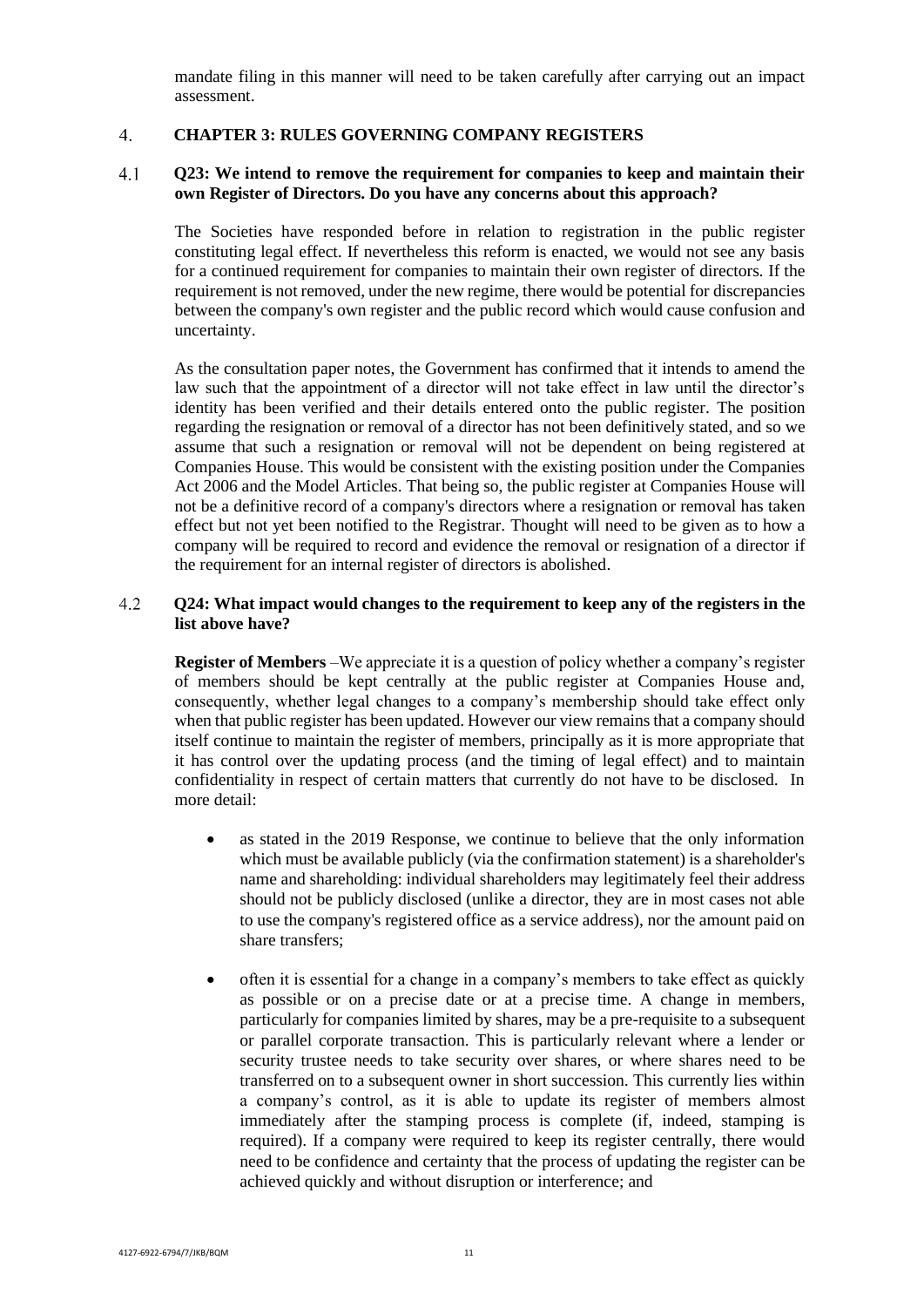• if a company's register of members were kept centrally, any change to the register would be made by way of a filing at Companies House. In line with the consultation generally, consideration would need to be given to what powers (if any) the Registrar would have to query filings to update the register. The potential for the Registrar to raise a query, causing a potentially significant delay to the transfer of legal title, could be fatal to many corporate transactions.

**Register of Secretaries** – Although company secretaries do not have the same range of powers and duties as directors, the process of appointing a secretary and recording their details is substantially similar. We are therefore of the view that the Register of Secretaries should be treated in the same way as the Register of Directors (whatever that may be). However, to be clear, given that a company secretary does not take part in the management or control of a company, we are not advocating that a person's identity should need to be verified before their appointment as a company secretary takes legal effect.

**PSC Register** – We would be in favour of maintaining PSC information only at Companies House. All information on registrable persons and registrable relevant legal entities is already filed at Companies House, and there is therefore no need for this to be mirrored in a register kept separately by the company.

**Register of Directors' Usual Residential Addresses –** We propose that the requirement for companies to keep a register of directors' usual residential addresses be removed. The addresses would still be provided to Companies House and, as is currently the case, be included on a secure register to which access will be restricted to certain public authorities and credit reference agencies. Directors who consider themselves or their family members to be at risk of violence or intimidation would still be able to apply for their usual residential addresses to be protected from such disclosure.

**Register of Charges** – We note that, since 6 April 2013, there has been no requirement for a company to keep a register of charges it creates on or after that date. Strictly speaking, a company is still required to keep its own register of charges in relation to charges created before 6 April 2013. However, that register no longer has any legal significance, as the enforceability in insolvency of a charge created by a company is determined by its registration by the Registrar, not by the company's internal register. As a result, we are of the view that the requirement to keep this historic register should be removed as well.

In all cases above, where the register is in a company's possession, it has complete oversight and control over the process for maintaining and updating it. If this control is to be relinquished, companies will need clarity around how this will work, how quickly the information can be updated (including any identity verification and other querying processes), and what redress the company and any other affected persons will have in the case of errors.

## 4.3 **Q25: We may also consider further changes to the election regime for private limited companies which was introduced in 2016. How useful is the election regime for private limited companies?**

We are not best placed to comment on this, as our clients do not frequently use the election regime. However, our understanding is that a very small minority of companies elect to keep some or all of their registers centrally at Companies House. With the exception of a company's register of members, companies are already required to supply the information set out in their statutory registers to the Registrar. It is therefore possible that this low take-up reflects merely the fact that there is no tangible advantage to a company in opting into the election regime.

For further information, please contact Richard Spedding of the CLLS Company Law Committee: [Richard.Spedding@traverssmith.com](mailto:Richard.Spedding@traverssmith.com) .